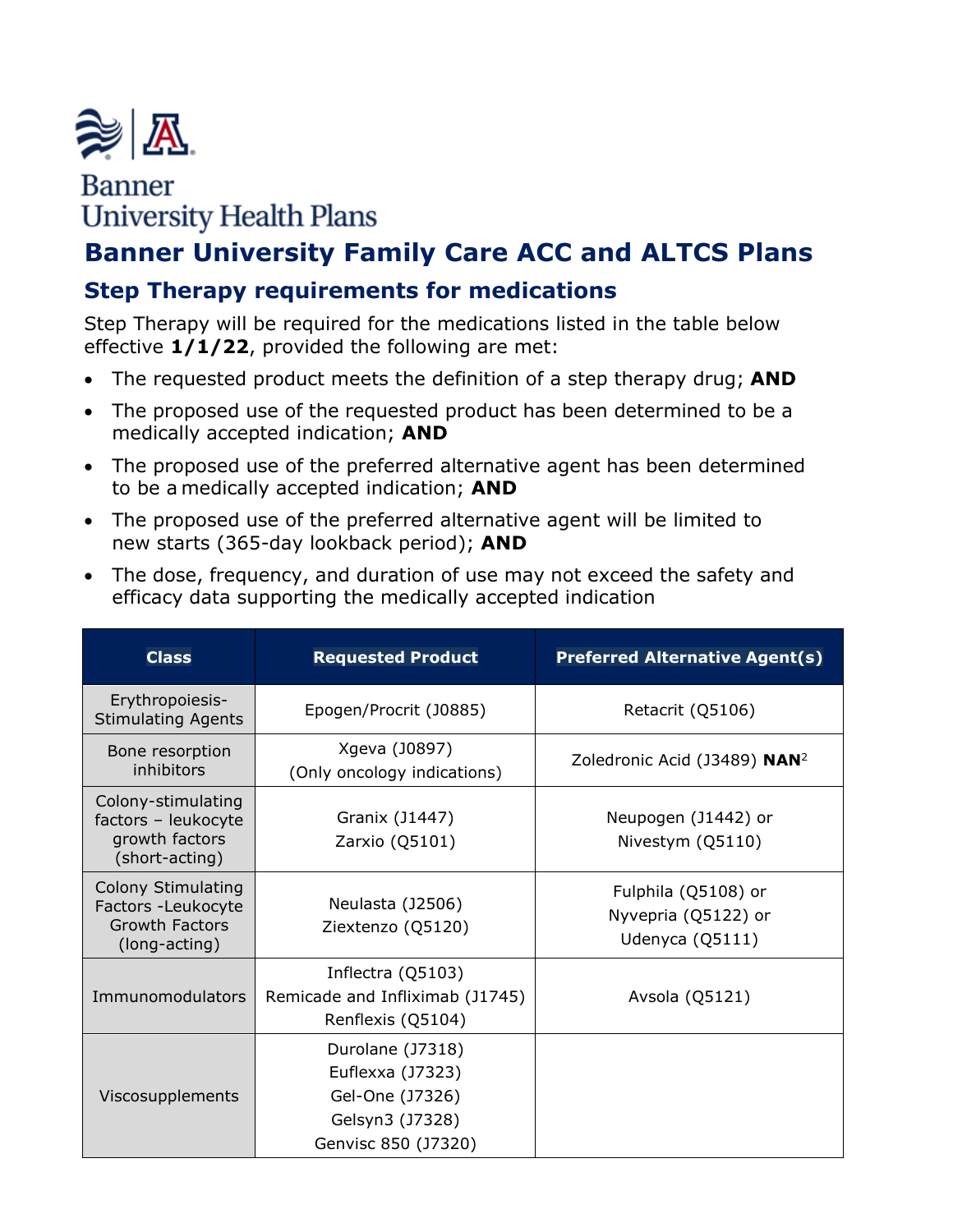|                                                        | Hyalgan (J7321)                         |                                                              |
|--------------------------------------------------------|-----------------------------------------|--------------------------------------------------------------|
|                                                        | Hymovis (J7322)                         |                                                              |
|                                                        | Monovisc (J7327)                        |                                                              |
|                                                        | Orthovisc (J7324)                       |                                                              |
|                                                        | Supartz & Supartz FX (J7321)            |                                                              |
|                                                        | Synojoynt (J3490)                       |                                                              |
|                                                        | Synvisc & Synvisc- One (J7325)          |                                                              |
|                                                        | <b>Triluron (J7332)</b>                 |                                                              |
|                                                        | TriVisc (J7329)                         |                                                              |
|                                                        | Visco-3 (J7321)                         |                                                              |
| Trastuzumab /<br>Trastuzumab and<br>hyaluronidase-oysk | Herzuma (Q5113)                         |                                                              |
|                                                        | Kanjinti (Q5117)                        | Herceptin (J9355) $NAN2$ or                                  |
|                                                        | Ogivri (Q5114)                          | Herceptin Hylecta (J9356) NAN <sup>2</sup>                   |
|                                                        | Ontruzant (Q5112)                       |                                                              |
|                                                        | Trazimera (Q5116)                       |                                                              |
| Rituximab /                                            | Riabni (Q5123)                          |                                                              |
| Rituximab and                                          | Ruxience (Q5119)                        | Rituxan (J9312) NAN <sup>2</sup>                             |
| hyaluronidase                                          | Truxima (Q5115)                         |                                                              |
| Immunological<br>Agents                                | Immune Globulin (asceniv) (J1554)       |                                                              |
|                                                        | Immune Globulin SQ (Cuvitru)            |                                                              |
|                                                        | (J1555)                                 | Immune Globulin (Bivigam) (J1556) or                         |
|                                                        | Immune Globulin (Gammaplex)             | Immune Globulin                                              |
|                                                        | $($ 11557)                              | (Flebogamma/Flebogamma Dif)                                  |
|                                                        | Gamma Globulin (GamaStan)<br>$($ 1460)  | (J1572) or Gamma Globulin<br>(Gammunex, Gammaked) (J1560) or |
|                                                        | Immune Globulin NOS powder              | <b>Immune Globulin</b>                                       |
|                                                        | $($ 1566)                               | (Gamunex/Gamunex-C/Gammaked)                                 |
|                                                        | Immune Globulin NOS non-                | $($ 1561 $)$ or                                              |
|                                                        | lyophilized (J1599)                     | Immune Globulin (Gammagard Liquid)                           |
|                                                        | Immune Globulin (Octagam)               | $(J1569)$ or                                                 |
|                                                        | (J1568)                                 | Immune Globulin (Hizentra) (J1559)<br>or                     |
|                                                        | Immune Globulin (Vivaglobin)<br>(J1562) | Immune Globulin (Privigen) (J1459)                           |
|                                                        | Immune Globulin (Xembify)               |                                                              |
|                                                        | $($ 1558)                               |                                                              |
| Oncology (Avastin)                                     | Mvasi (Q5107) or                        |                                                              |
|                                                        | Zirabev (Q5118)                         | Avastin (J9035) NAN <sup>2</sup>                             |
| <b>Iron Supplements</b>                                | Feraheme (Q0138)<br>Injectafer (J1439)  | Ferrlecit (J2916) NAN <sup>2</sup> or                        |
|                                                        |                                         | Infed $($ 11750) NAN <sup>2</sup> or                         |
|                                                        |                                         | Venofer (J1756) NAN <sup>2</sup>                             |

### **1. Prior Authorization is required for all medications listed unless it states NAN**

- **2. NAN = No Prior Authorization is needed**
- **3.**